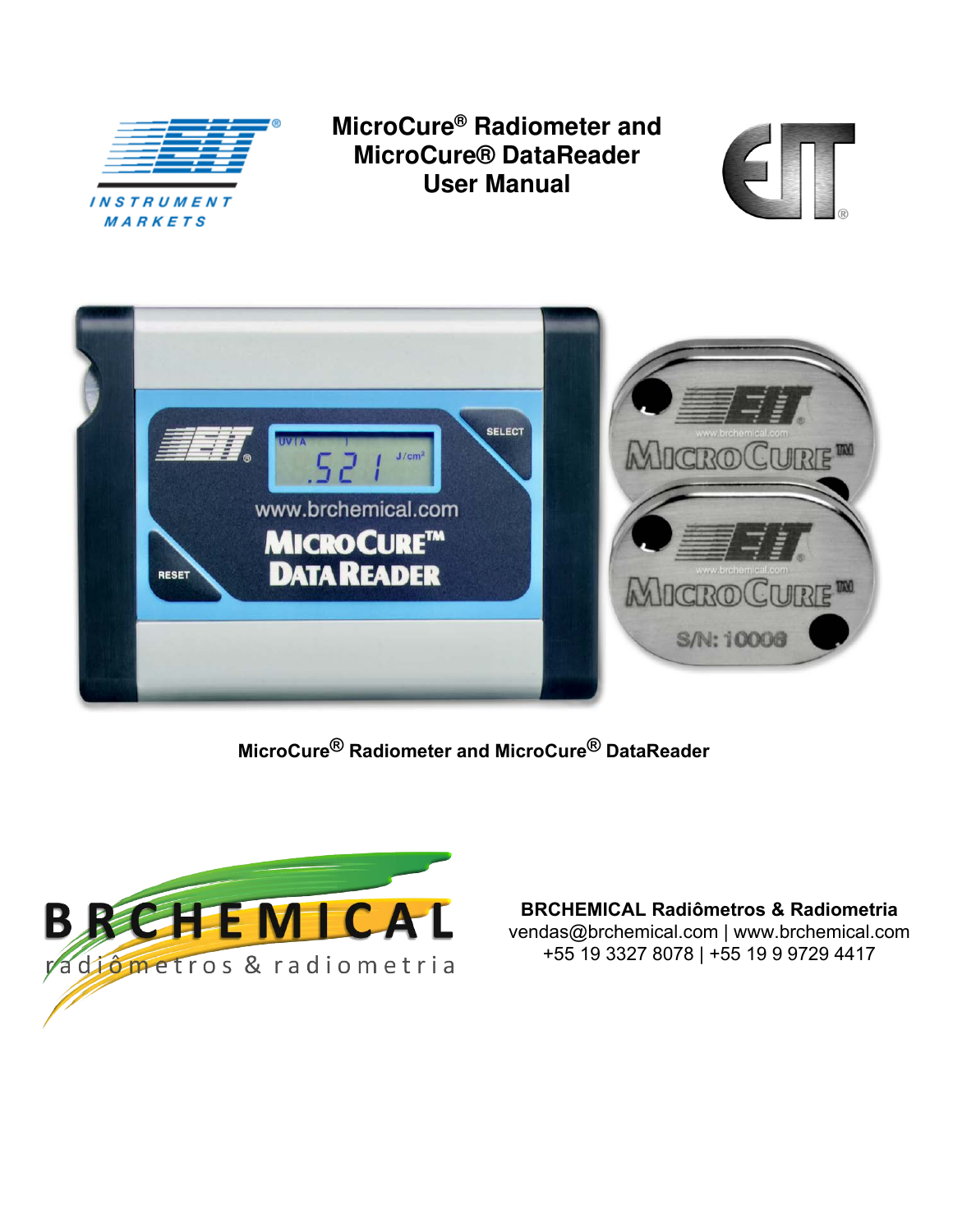# **Table of Contents**

| Appendix D Technical Support, MicroCure Disposal and Warranty 14 |  |  |
|------------------------------------------------------------------|--|--|

MicroCure®, MicroCure® DataReader, EIT® and the EIT Logos below are registered trademarks of Electronic Instrumentation and Technology, LLC, Leesburg, Virginia



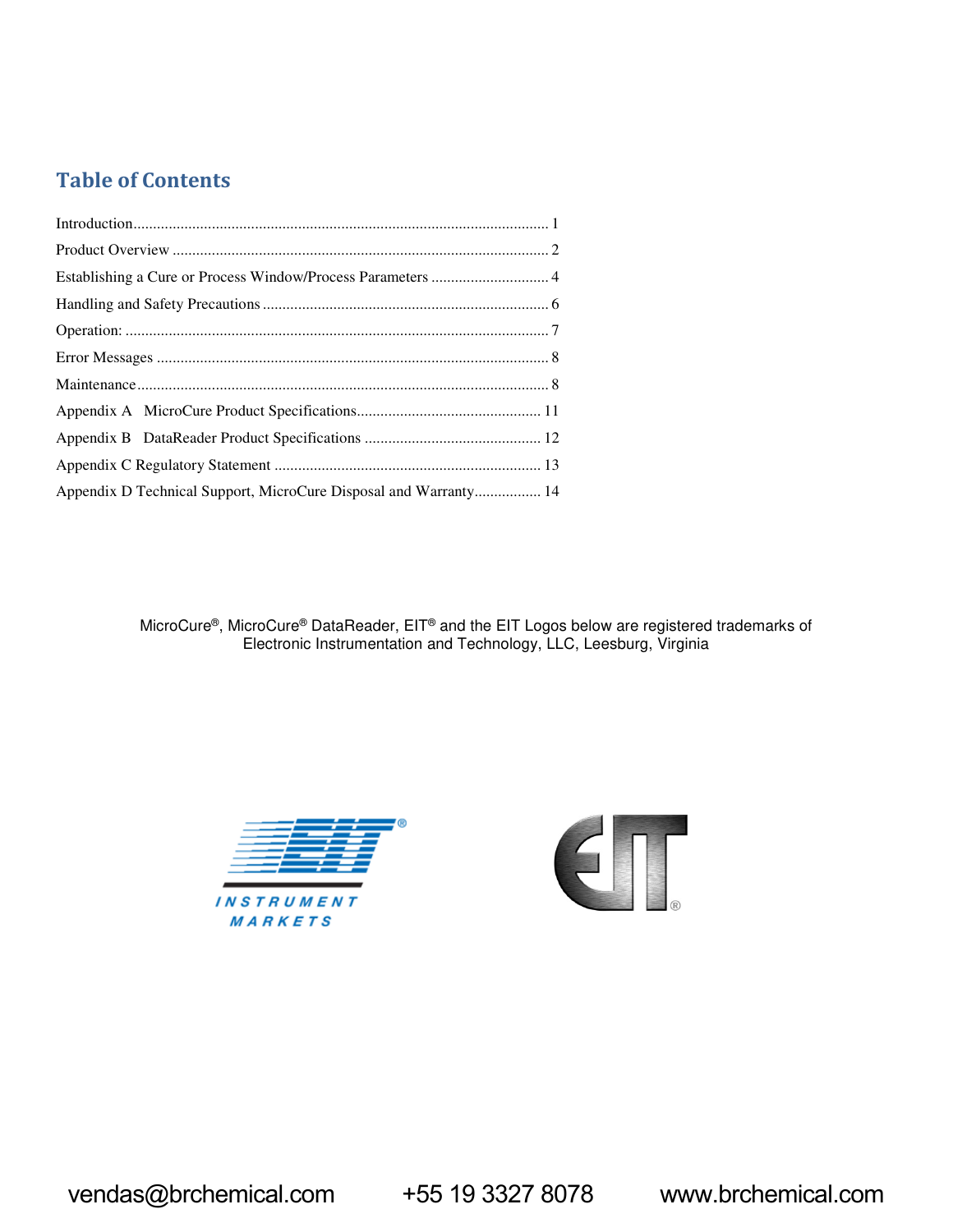## **Introduction**

**The EIT MicroCure® system addresses UV measurement and process control in areas where using a standard radiometer is difficult due to size and space limitations. The MicroCure's compact size allows it to fit into, and adapt to a variety of demanding physical and thermal environments. This makes it possible to obtain reliable UV measurements in curing applications that would ordinarily be inaccessible to larger radiometers.** 

Applications for the MicroCure include:

- Narrow conveyor curing such as credit card processing
- Small container curing (bottles, cans, tubes, etc.)
- Batch applications (semiconductor printing, small part bonders, etc.)
- Printing including digital and pad
- Part curing where flood lamps in fixtures are used
- Dimensional fixtures for curing medical products such as catheters
- Different size objects such as furniture edges, headlamps, dashboards or wood moldings
- Flexible light guide systems where the MicroCure can fit in with the part
- Disc Manufacturing (CD/DVD)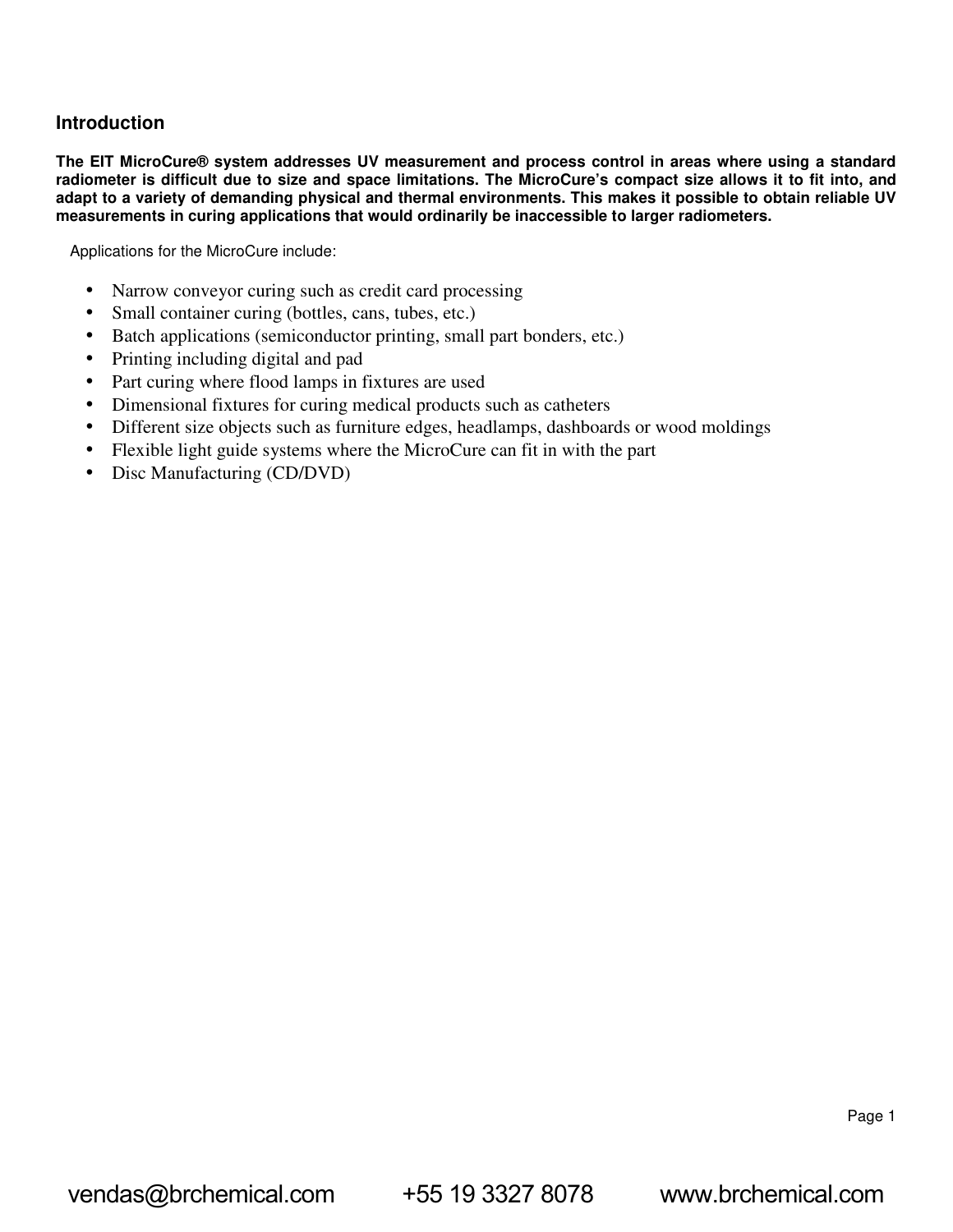# **Product Overview**

## **MicroCure UV Radiometer**

- Small (1.3" x 0.95" x 0.25" /33 x 24.13 x 6.35 mm) microprocessor based, electro-optical instrument that measures the total energy density (Joules/cm<sup>2</sup> ) and peak irradiance (Watts/cm<sup>2</sup> )
- Lightweight (0.33 ounces/9.4 grams), battery powered radiometer with a fast sample rate (2048 Hz), adapts to a variety of demanding physical and thermal measurement environments where a larger radiometer will not fit
- Each MicroCure is good for 200 readings or one year; whichever comes first
- Available Bands
	- o UVA (320-390 nm)
	- o UVV (390-445 nm)

ICROU. MC-TOA **S/N: 48636 MALDE IN USA** 

> MicroCure showing range (10 Watts) and band (UVA)

**NOTE:** The responsivity of the EIT MicroCure UVA and UVV bands are similar but are not identical to the UVA and UVV bands used in other EIT instruments.

- Available Dynamic Ranges:
	- o UVA: 10 Watt, 2 Watt or 200 milliWatt ranges
	- o UVV: 10 Watt or 2 Watt ranges
- Suggested Operating Ranges:

## **Unit Type Suggested Operating Range**

500 mW/cm<sup>2</sup> to 10 W/cm<sup>2</sup>

- $\circ$  10 Watt (UVA or UVV):
- $\circ$  2 Watt (UVA or UVV):
- 100 mW/cm<sup>2</sup> to 2 W/cm<sup>2</sup>  $\circ$  200 milliWatt (UVA): 10 mW/cm<sup>2</sup> to 200 mW/cm<sup>2</sup>
- Once activated, the MicroCure should be exposed to UV irradiance in the Suggested Operating Range within four minutes.
- If the MicroCure is not exposed to UV above the start threshold (point at which the MicroCure starts counting UV) within four minutes, it will enter 'sleep' mode and not count the current 'wake-up' session as a 'reading'
	- $\circ$  See Appendix A for the approximate start threshold values needed to start the radiometer
	- $\circ$  For best performance, the MicroCure should be used in the Suggested Operating Range
- The MicroCure utilizes the two halves of the metal case to transfer data. Do not "short circuit" the two case halves on metal. This includes having the cases halves touch metal and/or handling them with conductive coatings and/or moisture on your hands. See the section on Handling and Safety Precautions for further details.

## **MicroCure DataReader**

- The DataReader is a portable device used to communicate download and display UV data collected by the MicroCure radiometer
- The "SELECT" button toggles the display between Energy Density and Irradiance values.
- The display shows the UV band of the MicroCure radiometer.
- The "RESET" button is used to "activate" a MicroCure unit and place it into "active data collection" mode.
- When activated, the DataReader display indicates the number of resets (r) and the count of subsequent reading above threshold that an individual MicroCure unit has undergone.
- Example: Reset value of 'r 118' is shown below. On the next reset, a reset value of 'r 119' is shown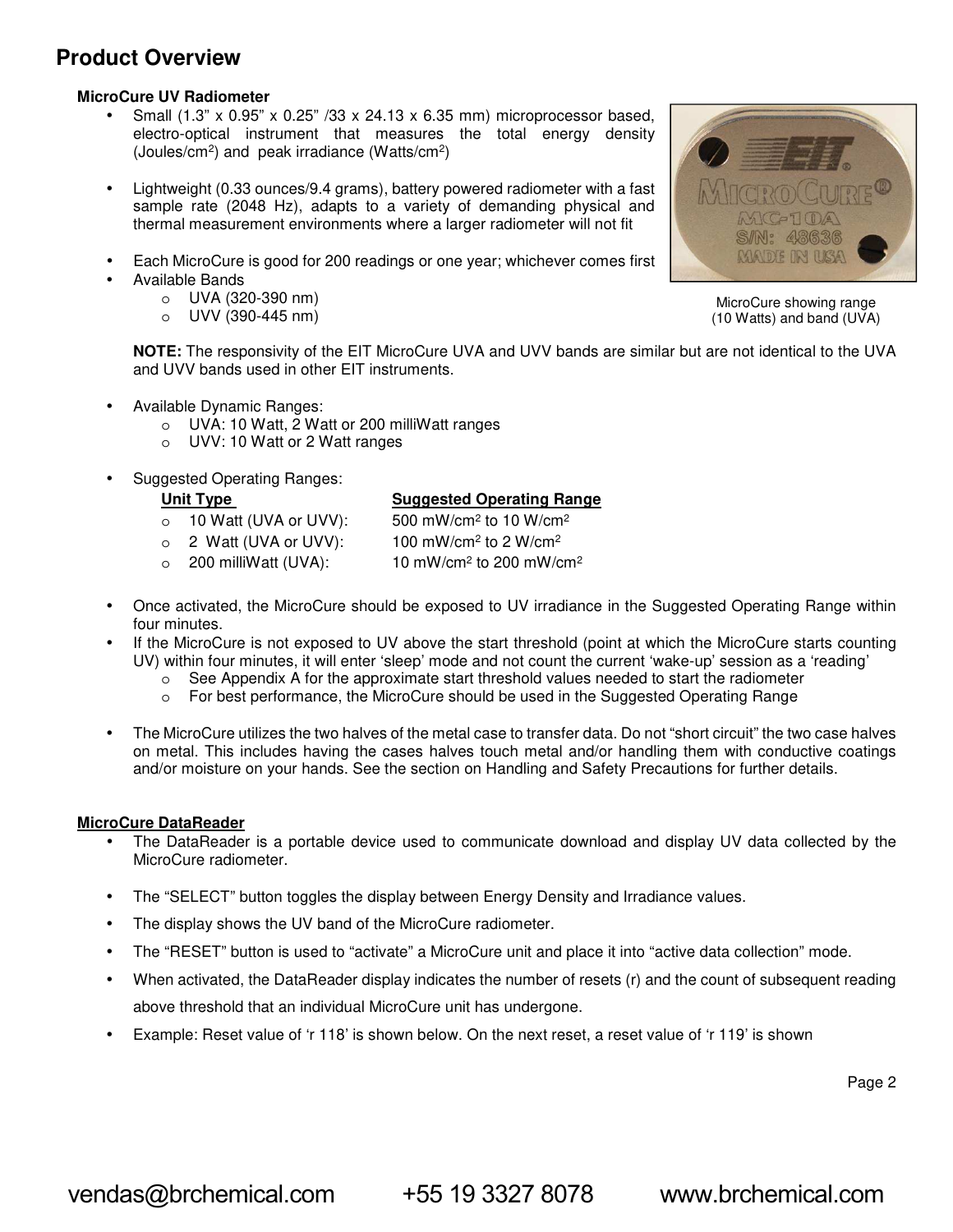- The DataReader utilizes a standard user-changeable nine volt battery
- The DataReader has a low battery symbol, auto shut-off and works with all MicroCure units.









**Bottom Left:** DataReader display showing irradiance value of 1.435 W/cm<sup>2</sup> in UVA



**Top Right:** Top display shows an 'r' value of 118. After a reading, the next reset will show an 'r' value of 119

**Bottom Right:** DataReader display showing Energy Density value of 1.197 J/cm<sup>2</sup> in UVA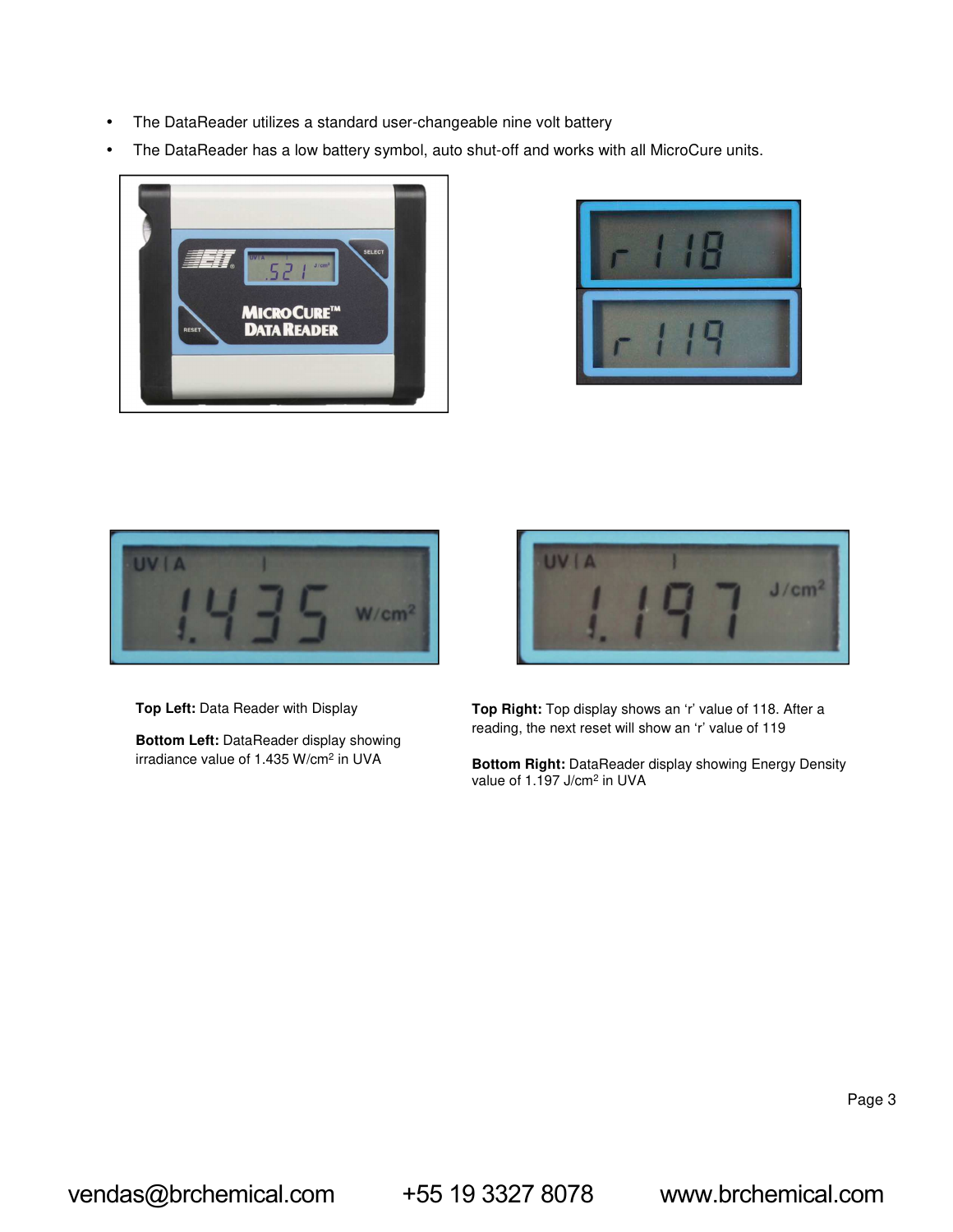# **Establishing a Cure or Process Window/Process Parameters**

A cure, or process window, is a set of parameters that defines the equipment/process/source conditions necessary to ensure proper curing.

Ideally, to establish a process window, a series of tests are run for different combinations of coatings, substrates and UV sources so that a history can be obtained. This history helps establish the baseline parameters for various combinations and provides important information for process control. The operator can compare a current measurement to the established process window and adjust the process to obtain the desired curing results. A cure window assists in troubleshooting when deficiencies in a UV process are found.

By analogy, when baking a cake, two process (oven) variables or process parameters are utilized:

- 1. Oven temperature
- 2. Cooking time

Correspondingly, with a UV process, there are three UV source variables or process parameters utilized:

- 1. Wavelength(s) of the UV source(s). This is controlled by the type of bulb used
- 2. Power (Irradiance, sometimes called Intensity, measured in W/cm<sup>2</sup>
- 3. Energy (Energy Density, (sometimes called Dose), measured in J/cm<sup>2</sup>

Each of these parameters can affect the degree of cure at the surface, at the substrate, or throughout the material.

- **1. Wavelength**: The wavelength produced by a UV source is based on the source type. UV Broadband Sources are mercury-based and characterized by a "broad" (i.e. wide) output across the UV spectrum. Typical bulb types include mercury (sometimes called 'H'), mercury-iron ('D') or mercury-gallium ('V'). The actual spectral output can vary from supplier to supplier.
- 2. Power/Irradiance: Irradiance is the "brightness" of the light source. Irradiance is measured in Watts (W/cm<sup>2</sup>) or milliWatts (mW/cm<sup>2</sup>) per square centimeter. Irradiance is sometimes also called intensity.

Irradiance is important for adhesion of the ink/coating the substrate. Irradiance generally decreases with the square of distance as you move farther from the UV source and/or as the light source output diminishes (reduced power) for any reason. If you move twice as far away from a typical broadband source, you would expect the irradiance to decrease by the square ( $2^2$ ) of the distance change and be approximately  $\frac{1}{4}$  ( $25\%$ ) of the original value. This inverse square law does not always hold true for UV LEDs.

3. **Energy/Energy Density:** Energy density (sometimes referred to as "dose") is a measure of how much power was received over a period of time. Energy is measured in Joules (J/cm<sup>2</sup>) or milliJoules (mJ/cm<sup>2</sup>) per square centimeter. The Energy Density value is important for the complete cure of the material. It is sometimes the only value shared by a formulator.

Note: In a UV process, variables or process parameters related to the formulation (ink, adhesive, coating, etc.) and substrate must also be tracked and controlled. Examples include can formulation thickness and substrate dyne levels.

Page 4

vendas@brchemical.com +55 19 3327 8078 www.brchemical.com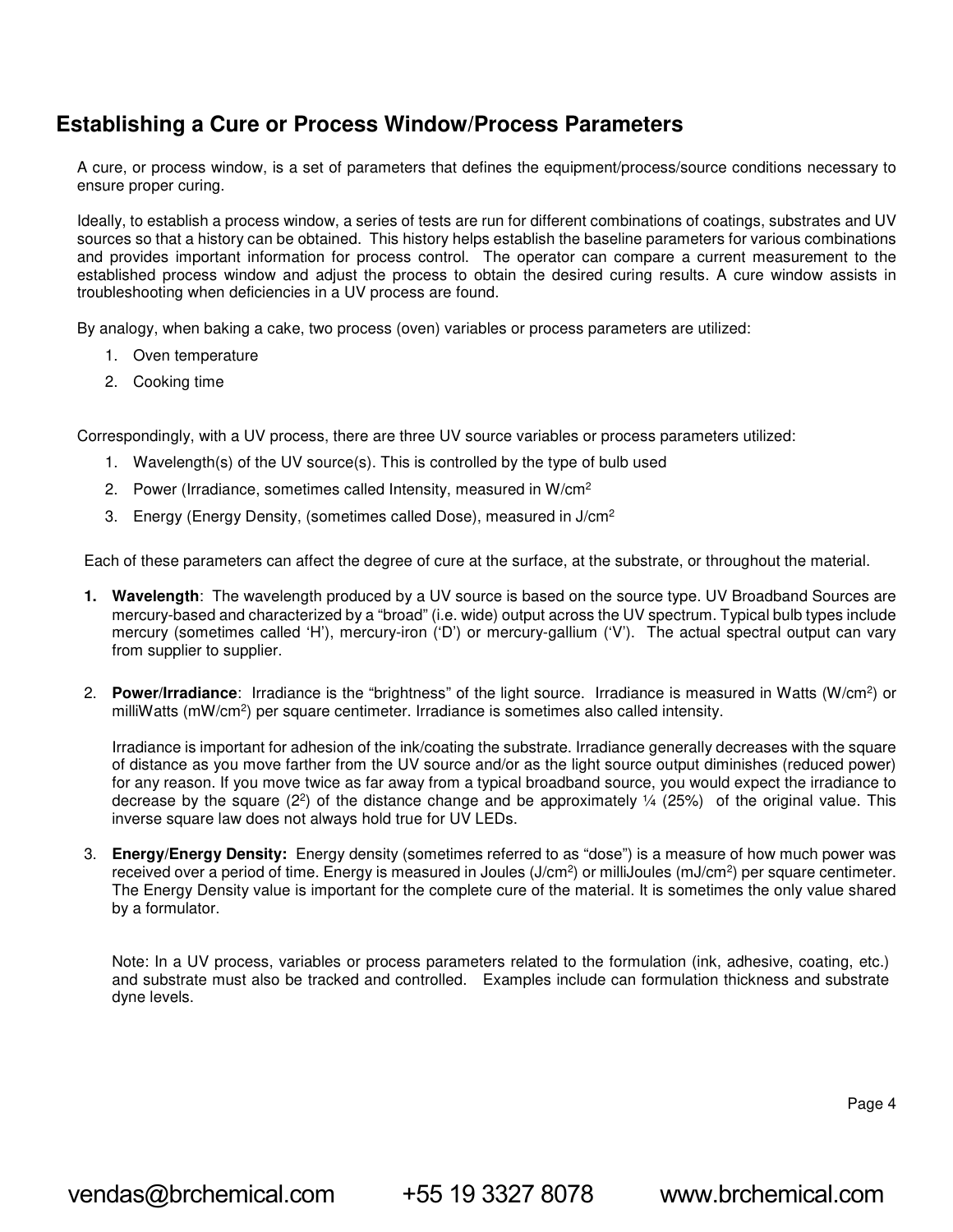If you were to chart irradiance on a vertical (Y) axis against time on the horizontal (X) axis, energy density is equal to the area under the curve (shown in red below) or the mathematical integration of lamp intensity over time. The MicroCure derives this value by measuring the lamps irradiance many times during the data-collection run and then summing these values together.



calculation of the area under the irradiance curve. The instrument calculates energy density by adding many irradiance samples together. The numerical irradiance reported is the peak irradiance value recorded by the instrument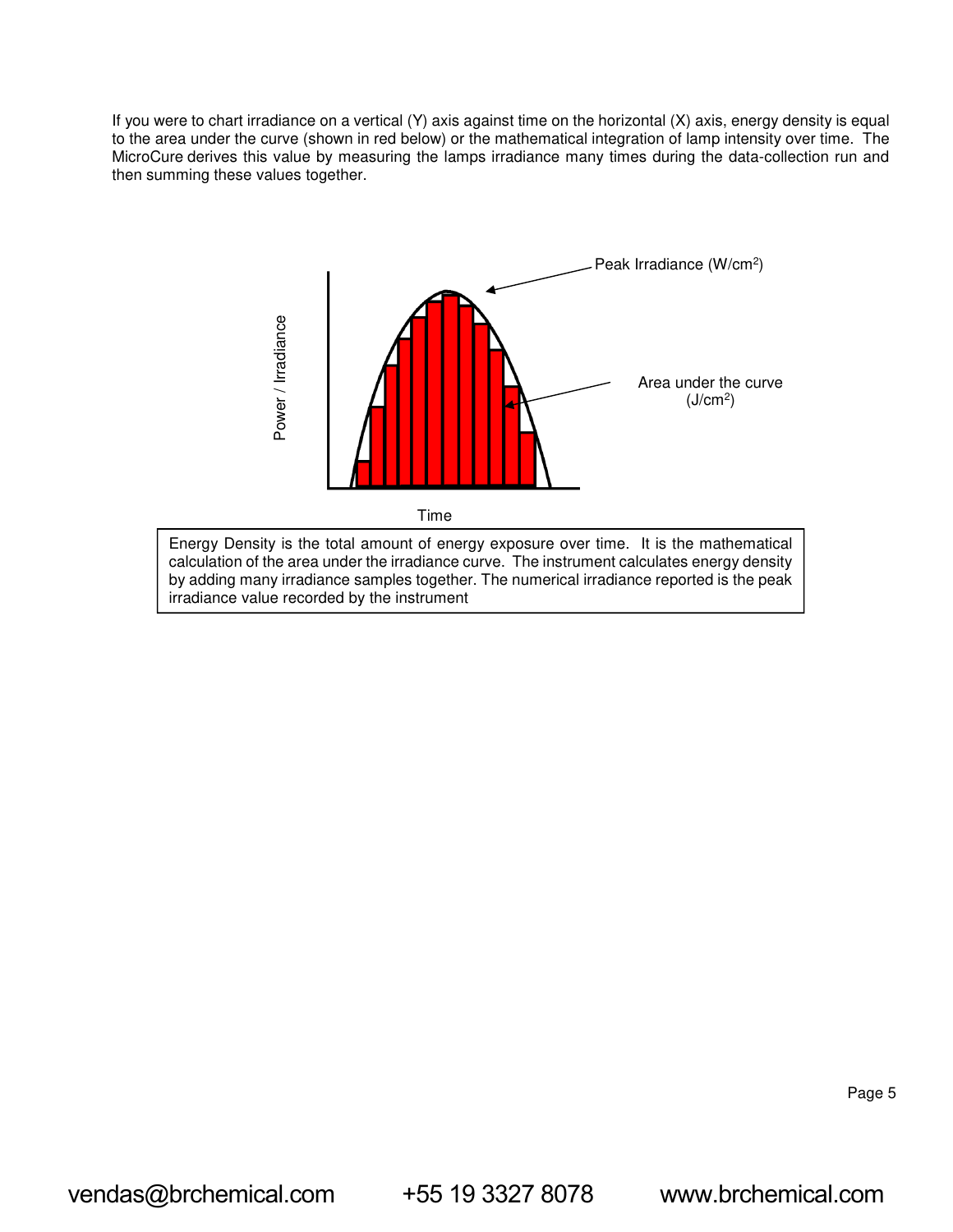# **Handling and Safety Precautions**



- The EIT MicroCure and DataReader are measurement instruments and are **not** a source of UV radiation.
- They are used in an environment where UV radiation is present and Personal Protective Equipment (PPE) should be worn to protect the eyes and skin.
- Leave all shielding and guards in place on the UV source. Do not modify the equipment.
- Refer to the owner's manual for the UV source for more information.

The two halves of the MicroCure metal case is used to transfer information to the DataReader. Therefore, the following precautions should be observed to ensure proper performance:

- Avoid contact between the case and conductive materials, including process chemicals, process vapors, and antistatic mists when handling the MicroCure. Conductive materials may cause the unit to short, reset and/or lose stored data.
- Handle the MicroCure case using gloves to reduce the chances of creating a short circuit or data loss occurring, especially if using coatings with metallics and/or the operator has excessive sweating (hyperhidrosis) in the hands.
- Do not let the MicroCure travel through print stations, die cutters, pinch rollers or other processes which may damage both the radiometer and/or your equipment.
- Do not allow the two case sides of a MicroCure radiometer to contact each other. Doing so will reset the unit and any stored data will be lost.
- Do not allow two MicroCure radiometers to touch each other. Data loss or corruption may occur.
- Do not mark or label the MicroCure radiometer metal case.





Left: Image showing the two MicroCure case halves with the printed circuit board 'sandwiched' between the two halves. The case halves are used to communicate with the EIT DataReader

Right: Non-conductive fixtures to hold two MicroCure units in place during a production test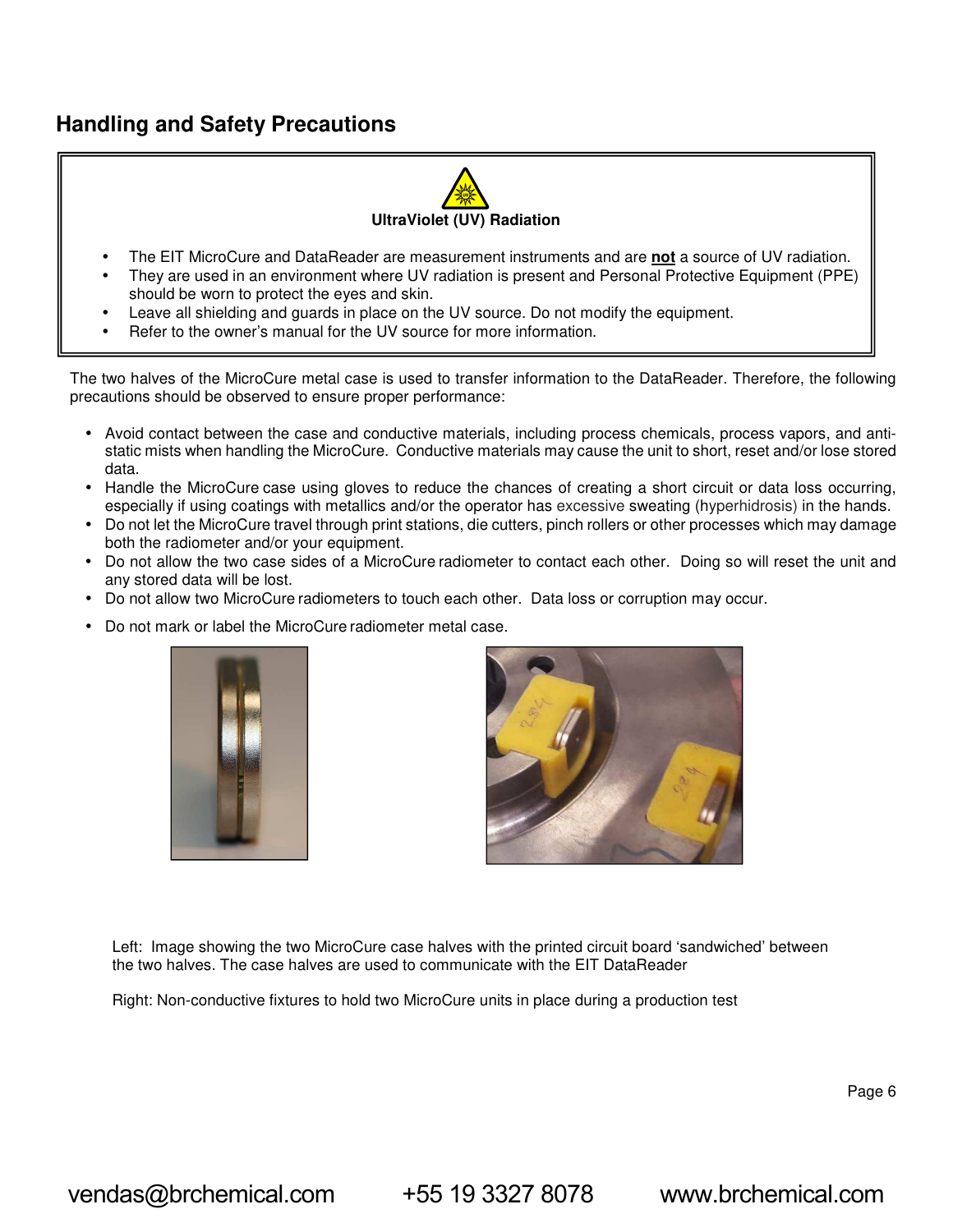# **Operation:**

- 1. Insert the MicroCure radiometer into the slot in the upper left side of the DataReader.
- 2. Press the RESET button to activate the unit from standby/sleep mode and turn the unit on to active data collection mode.
- 3. The DataReader will briefly display the software version (e.g., P1.02 or similar)
- 4. The number of readings taken by the MicroCure is displayed as "r xxx" where "xxx" is the number of unit resets. Then the display will read "0.00" to indicate that the unit is ready to take a reading.
- 5. Remove the MicroCure from the DataReader and place it in the desired UV process location with the optics window side facing the UV source(s).
- 6. The MicroCure radiometer must be exposed to UV energy within four minutes after being reset or it will return to a standby/sleep mode. The UV irradiance level be above the start threshold level as described in Appendix A.
- 7. The MicroCure® it will return to standby/sleep mode if the start threshold is not exceeded. Only runs above threshold are counted towards the limits of 200 readings. The DataReader will automatically shut down after thirty seconds of inactivity.
- 8. Remove the MicroCure from the UV process environment and place it back into the slot in the DataReader. Press the SELECT button. The DataReader will display the total UV energy in Joules per square centimeter (J/cm²) or the irradiance in Watts per square centimeter (W/cm²).
- 9. To toggle between total energy and irradiance, press and hold the SELECT button
- 10. To clear the current reading and to reset the MicroCure for its next reading, press the RESET button.







**Top:** DataReader program version **Middle:** Reset "r" number **Bottom:** Optics side of MicroCure which needs to be exposed to UV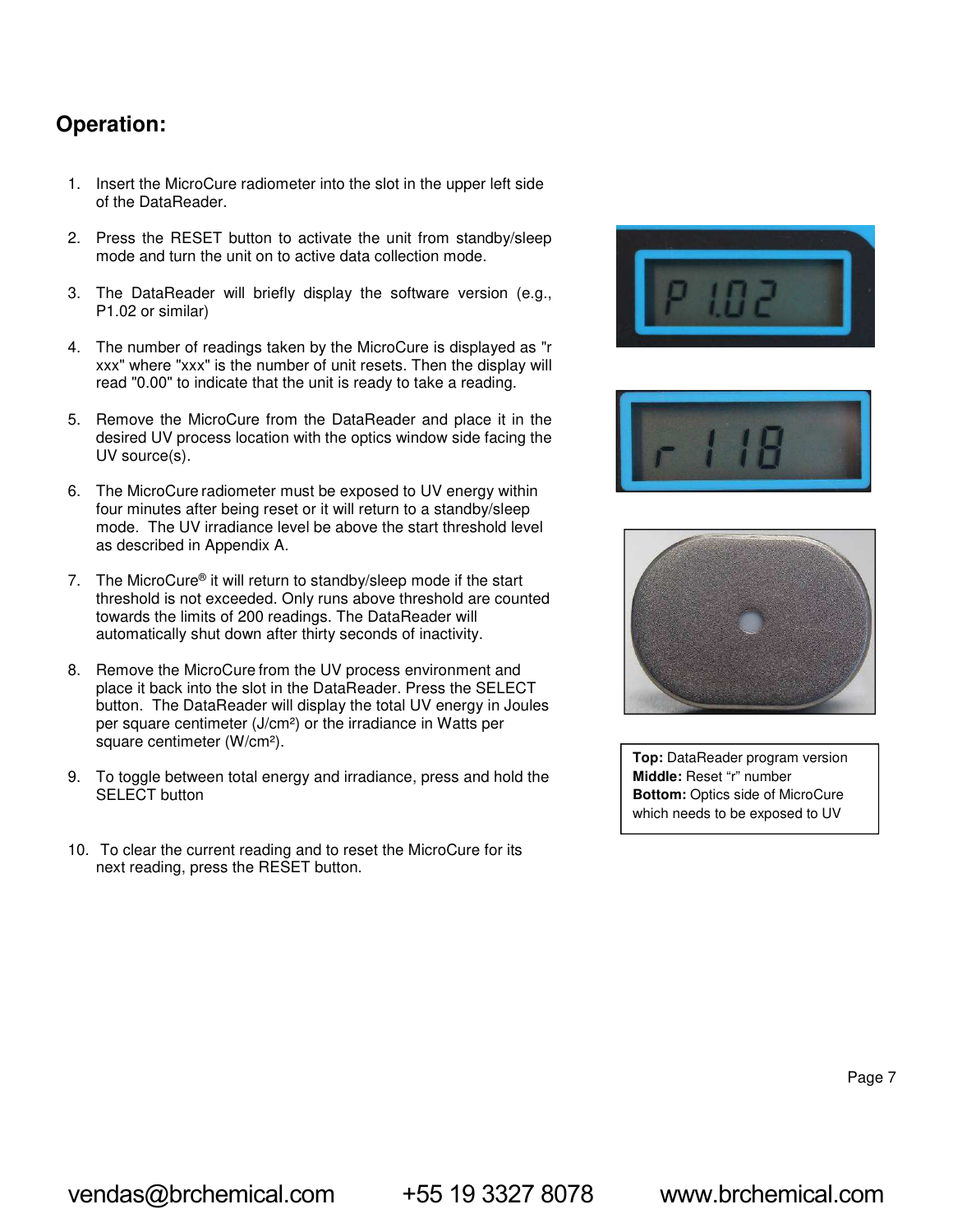# **Error Messages**

The DataReader displays error messages to indicate a problem with the Reader or the MicroCure radiometer.

If "---" is displayed, communication between the MicroCure and the DataReader has failed. Re-insert the MicroCure into the DataReader and retry.

If "LO BATT" is displayed, the MicroCure battery is low. If this occurs within a 200-reading/ 1-year period from date of purchase, the unit or battery may be defective. The battery in the MicroCure is not user replaceable. Please contact EIT for assistance.

When the DataReader's battery is low, it will scroll "LO" ten times and then shut down. The battery in the DataReader is user replaceable. Refer to the Maintenance section of this manual for replacement instructions.

If the DataReader displays a numeric error code, contact EIT for assistance.

## **High Speed Data Collection Applications**

The MicroCure uses a sampling rate of 2048 samples per second. This allows the MicroCure to gather a large number of samples while moving or spinning past a UV source.

Unlike radiometers with slower sampling rates, irradiance values collected with the MicroCure should be consistent when consistent data collection techniques are followed.

The irradiance values displayed by the MicroCure® are instantaneous peak irradiance values versus average/RMS irradiance values.

When comparing readings, the irradiance values provided by the MicroCure are similar to the irradiance values collected with EIT instruments used in the "Smooth Off" (instantaneous peak) mode versus "Smooth On" or "Smooth Profile" (average peak) mode.

Contact EIT if you have any questions on samples rates or 'smoothing'

# **Maintenance**

The Following Guidelines are recommended for Cleaning the MicroCure Radiometer Optics

- 1. Establish a contaminant-free area for cleaning and gather the necessary supplies. Avoid cleaning the radiometer's optics with anything dry or abrasive (such as a cloth, towel or clothing).
- 2. Visually examine the instrument to determine if it needs cleaning.
- 3. Fingerprints, oils from your hands, lint, dust, or contamination on the optics window can increase or decrease the UV values reported.
- 4. Carefully blow or brush loose particles away from the optics.
	- Blowing on the optics with the mouth is not recommended; various components of saliva are extremely difficult to remove from the optics.
	- Handheld air bulbs to blow air are available from camera stores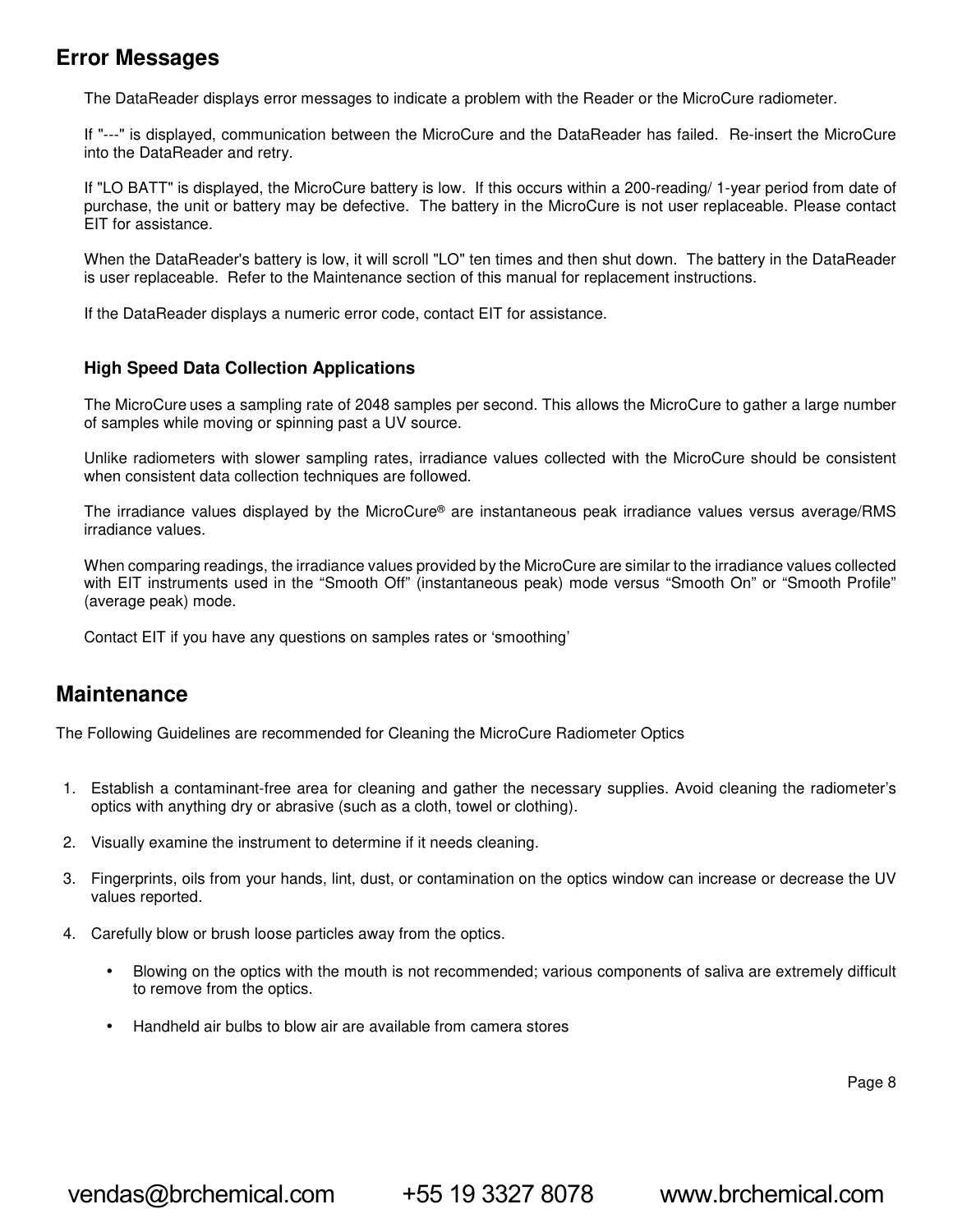- Avoid using compressed "shop air" as it often contains oil which can damage the optics or be hard to remove
- Use "Instrument grade" oil free air which has been filtered
- "Canned air" (or de-duster) in very short (< 1 second) bursts from a distance 8-10 inches from the optics can be used. Short bursts from 8-10" away will minimize the transfer of any propellants/additives from the 'canned air' to the optics.
- If blowing does not work, clean the optics using isopropyl alcohol (IPA) and a lint free cotton swab
	- o Plan to use a minimum of two lint free swabs to clean the optics.
	- $\circ$  The first IPA moistened swab is used to gently apply the IPA solution in a circular motion.
	- $\circ$  Rotate the swab between your fingers as you work your way around the optics window in a circular fashion to clean the optics. Use an additional 'wet' swab if additional cleaning is needed.
	- $\circ$  Do not 'double-dip' by placing a used swab back into the IPA. This prevents prevent contamination of the IPA from any material picked up from the optics.
	- $\circ$  Use the second clean swab in a gentle circular motion to dry the IPA on the optics. Again rotate the swab between your fingers as you gently move it over the surface.
	- o Stop when the majority of the IPA has been absorbed by the swab.
	- o Properly dispose of the used swabs.

## **Additional Tips**

- Label the IPA as required & follow the Safety Data Sheet (SDS/MSDS) for IPA.
- Consider a dedicated IPA dispenser to avoid cross contamination from other activities.
- Do not use IPA with detergents or other additives.
- Use lint free cotton swabs. If you see streaking, consider another brand of cotton swab.
- If you "double dip", the IPA can be compromised from material transferred from the instrument optics via the swab.
- Adhesive use to hold the cotton to the applicator stick may be dissolved by the IPA and transferred to the IPA.

## MicroCure Case

- Use isopropyl alcohol and a soft cloth to clean the case of the MicroCure
- Do not open the radiometer's case. There are no user-serviceable parts inside the unit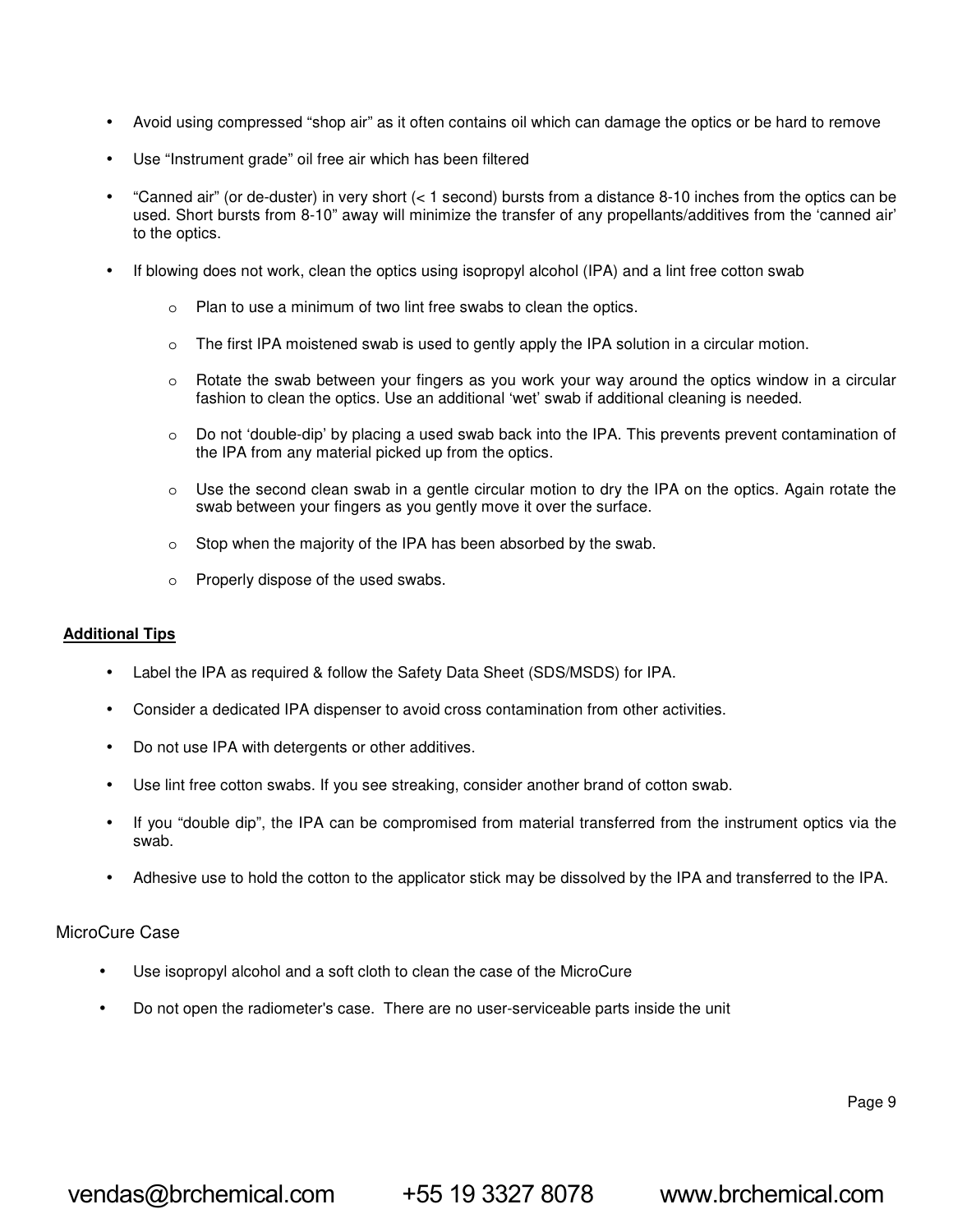## **DataReader**

The DataReader requires occasional battery replacement, and will indicate a low battery condition by scrolling "LO" across its display. To change the battery:

- 1. Remove the two screws from the plate on the left side of the DataReader.
- 2. Remove the battery and replace it with a new 9-volt lithium or alkaline battery.
- 3. Reinstall the access plate and screws.

## **DataReader Display Cleaning Instructions**

Clean cotton swabs, lint free wipes, or EIT prepackaged optical wipes are recommended for cleaning the display window. Use of high quality Isopropyl Alcohol is acceptable.

## **WARNING: DO NOT USE ACETONE TO CLEAN THE DATAREADER DISPLAY SCREEN AS IT MAY DAMAGE THE DISPLAY.**

Use caution with chemicals used in inks, coatings, adhesives and resins that may be near or come in contact with the MicroCure.

The customer assumes all responsibility for damage to their EIT instrument as a result of chemical contact with the MicroCure or DataReader.

Customers are advised to obtain and read the SDS/MSDS for any chemical used in either their process or in the cleaning of optics and to take necessary precautions.

The MicroCure radiometer is calibrated prior to shipment from EIT. It is specified to take 200 readings or a period of approximately one year. Once the unit meets one of these conditions, it must be replaced.

The MicroCure Unit contains a battery. Any expired MicroCure units may be returned to EIT for proper disposal of the electronics and battery. Customers are responsible for the return shipping to EIT.

Please return to:

Electronic Instrumentation and Technology (EIT) LLC Attention EIT Instrument Markets 309 Kelly's Ford Plaza SE Leesburg VA 20175 USA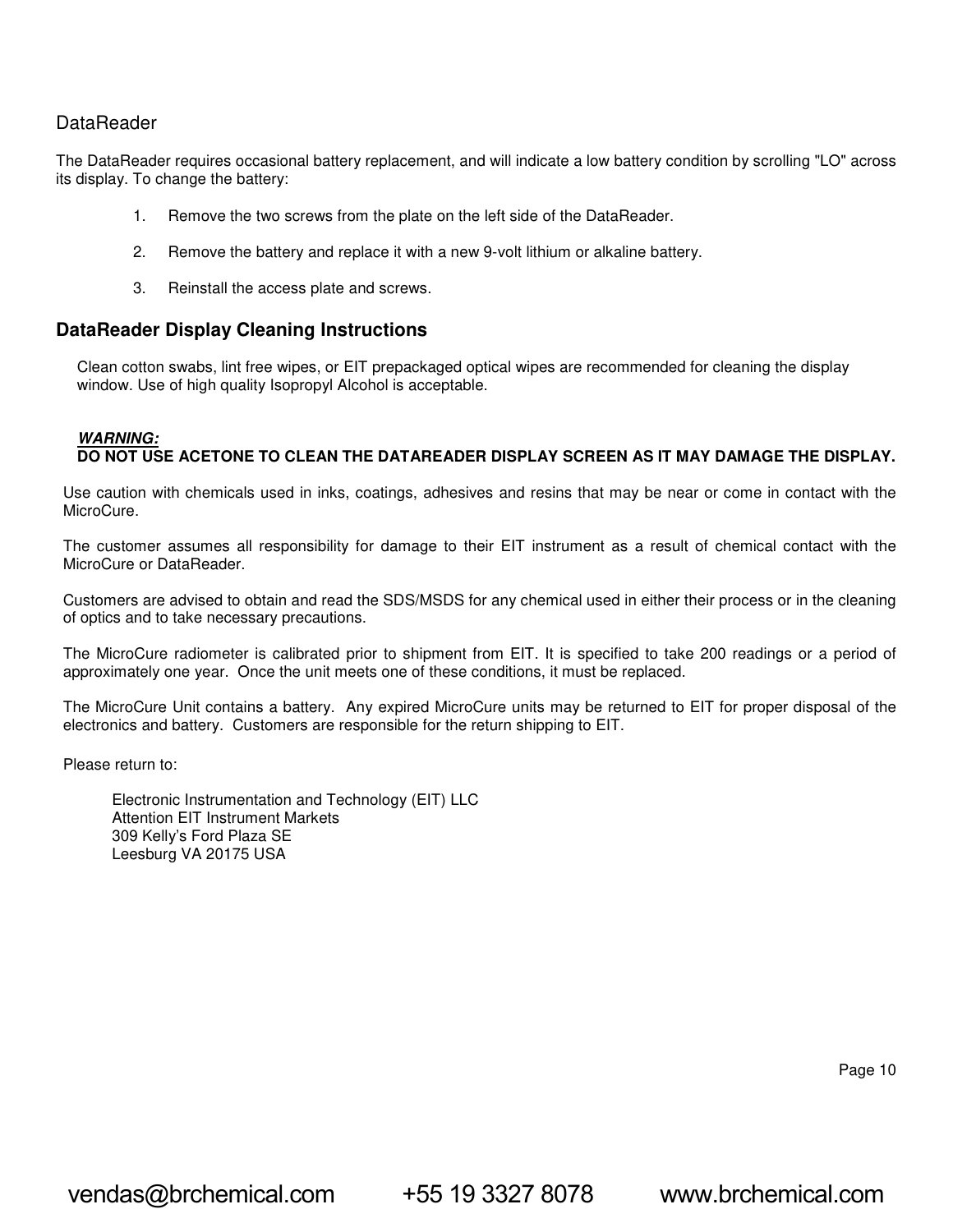# **Appendix A MicroCure Product Specifications**

## **MicroCure® Radiometer**

| <b>UVA Spectral Response</b>            | 320-390 nm                                                                                                                                                                                                                   |
|-----------------------------------------|------------------------------------------------------------------------------------------------------------------------------------------------------------------------------------------------------------------------------|
| <b>UVV Spectral Response</b>            | 395-445 nm                                                                                                                                                                                                                   |
| Spectral Response Note                  | The MicroCure UVA and UVV bands are similar but not identical to the UVA<br>and UVV bands in other EIT instruments that are 0.5" in height                                                                                   |
| Suggested Operating (Dynamic)<br>Ranges | 10 Watt (UVA or UVV): 500 mW/cm <sup>2</sup> to 10 W/cm <sup>2</sup><br>2 Watt (UVA or UVV): 100 mW/cm <sup>2</sup> to 2 W/cm <sup>2</sup><br>200 milliWatt (UVA):<br>10 mW/cm <sup>2</sup> to 200 mW/cm <sup>2</sup>        |
|                                         | The DataReader display will flash if the unit has over-ranged. Suggested<br>Operating Range provides the best instrument performance. MicroCure<br>units will "turn on" at lower irradiance values as shown below            |
| Approximate Start Threshold<br>Values   | The values listed below are the approximate required threshold values<br>needed to activate the MicroCure. Use a MicroCure with the correct<br>operating (dynamic) range.<br>10 Watt (UVA or UVV): +/- 50 mW/cm <sup>2</sup> |
|                                         | 2 Watt (UVA or UVV): +/- 10-15 mW/cm <sup>2</sup><br>200 milliWatt (UVA):<br>$+/- 1-2$ mW/cm <sup>2</sup>                                                                                                                    |
| Sample Rate/Smooth Mode                 | 2048 samples per second. The MicroCure reports the peak "Smooth Off"<br>irradiance value and not the "RMS" or average irradiance value.                                                                                      |
| Peak Irradiance Accuracy                | +/- 7% @ 25°typical<br>-0.2% per 1°C over operating range                                                                                                                                                                    |
| <b>Total Energy</b>                     | 0-9999 Joules/cm <sup>2</sup> . Display flashes if over-ranged.                                                                                                                                                              |
| Calibration                             | Each MicroCure is supplied with a NIST traceable calibration certificate                                                                                                                                                     |
| <b>Spatial Response</b>                 | Approximately cosine                                                                                                                                                                                                         |
| <b>Operating Temperature Range</b>      | 15-70°C internal                                                                                                                                                                                                             |
| <b>Time-Out Period</b>                  | 4 minutes after last UV exposure                                                                                                                                                                                             |
| <b>Batteries</b>                        | Permanent lithium cell<br>Expired units can be returned to EIT for proper battery disposal                                                                                                                                   |
| <b>Battery Life</b>                     | 200 readings or 1 year, whichever comes first                                                                                                                                                                                |
| Dimensions                              | 1.30" long x 1.0" wide x 0.25" high (33.0mm x 25.4mm x 6.4mm)                                                                                                                                                                |
| Weight                                  | 0.33 oz. (9.4 grams)                                                                                                                                                                                                         |
| <b>Materials</b>                        | Plated Aluminum/Nylon/ RoHS                                                                                                                                                                                                  |

**Specifications subject to change without notice**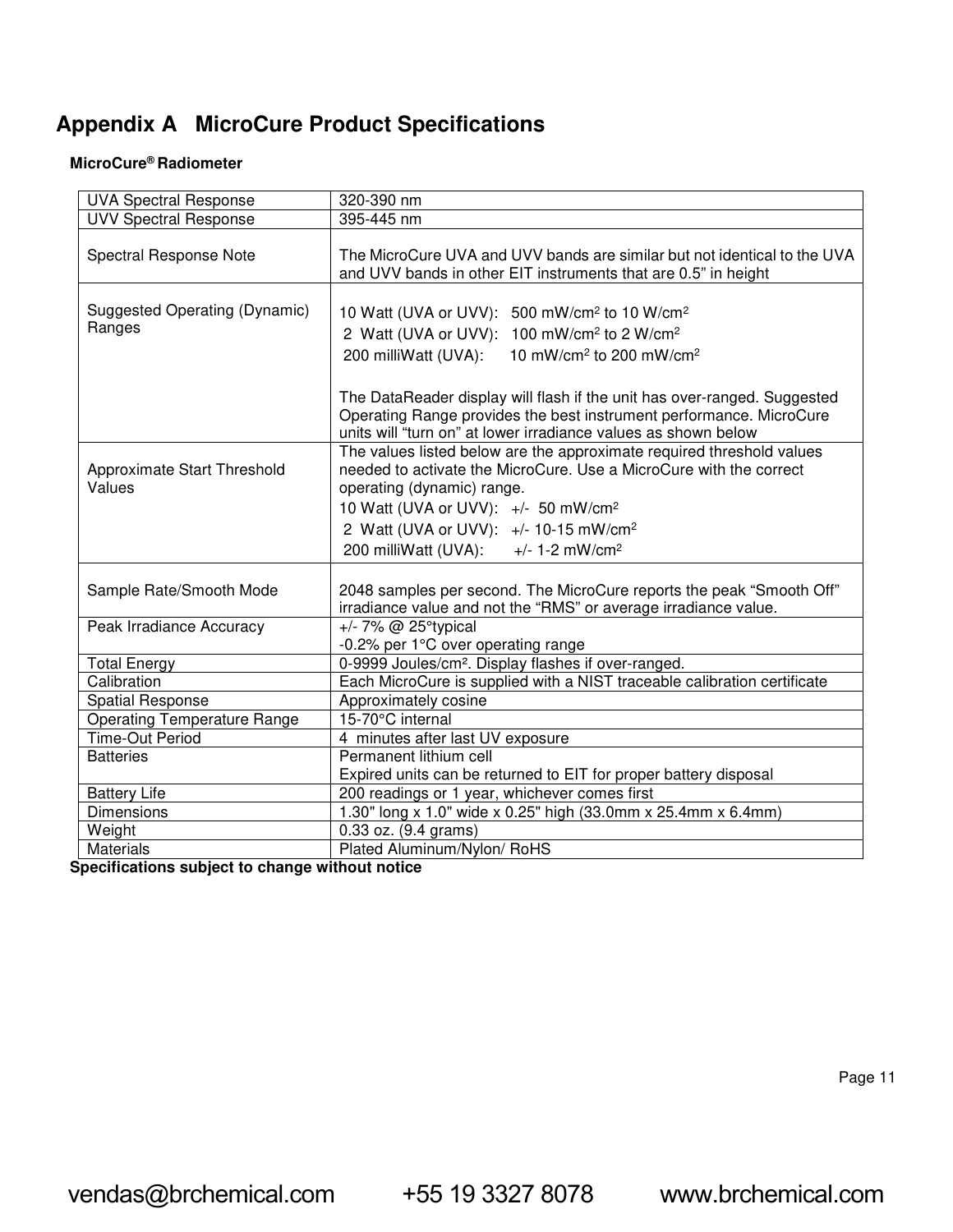# **Appendix B DataReader Product Specifications**

## **Data Reader**

| User Interface                     | Push button switches allow user to display Joule/Watt/cm <sup>2</sup> data, activate/<br>reset the unit |
|------------------------------------|---------------------------------------------------------------------------------------------------------|
| Display                            | 4 digit LCD, resolution shown to 0.001 Joule/Watt/cm <sup>2</sup> 4 digit liquid crystal<br>display     |
| <b>Dimensions</b>                  | 5.77" X 4.38" x 1.45" (139.7 x 108 x 36.8 mm                                                            |
| Weight                             | 11.75 oz. (333.11 grams)                                                                                |
| <b>Operating Temperature Range</b> | $0-70$ °C                                                                                               |
| Timeout                            | 30 seconds                                                                                              |
| Battery                            | User changeable 9V battery either alkaline or lithium                                                   |
| <b>Materials</b>                   | Steel, nylon, polycarbonate, RoHS                                                                       |

Specifications subject to change without notice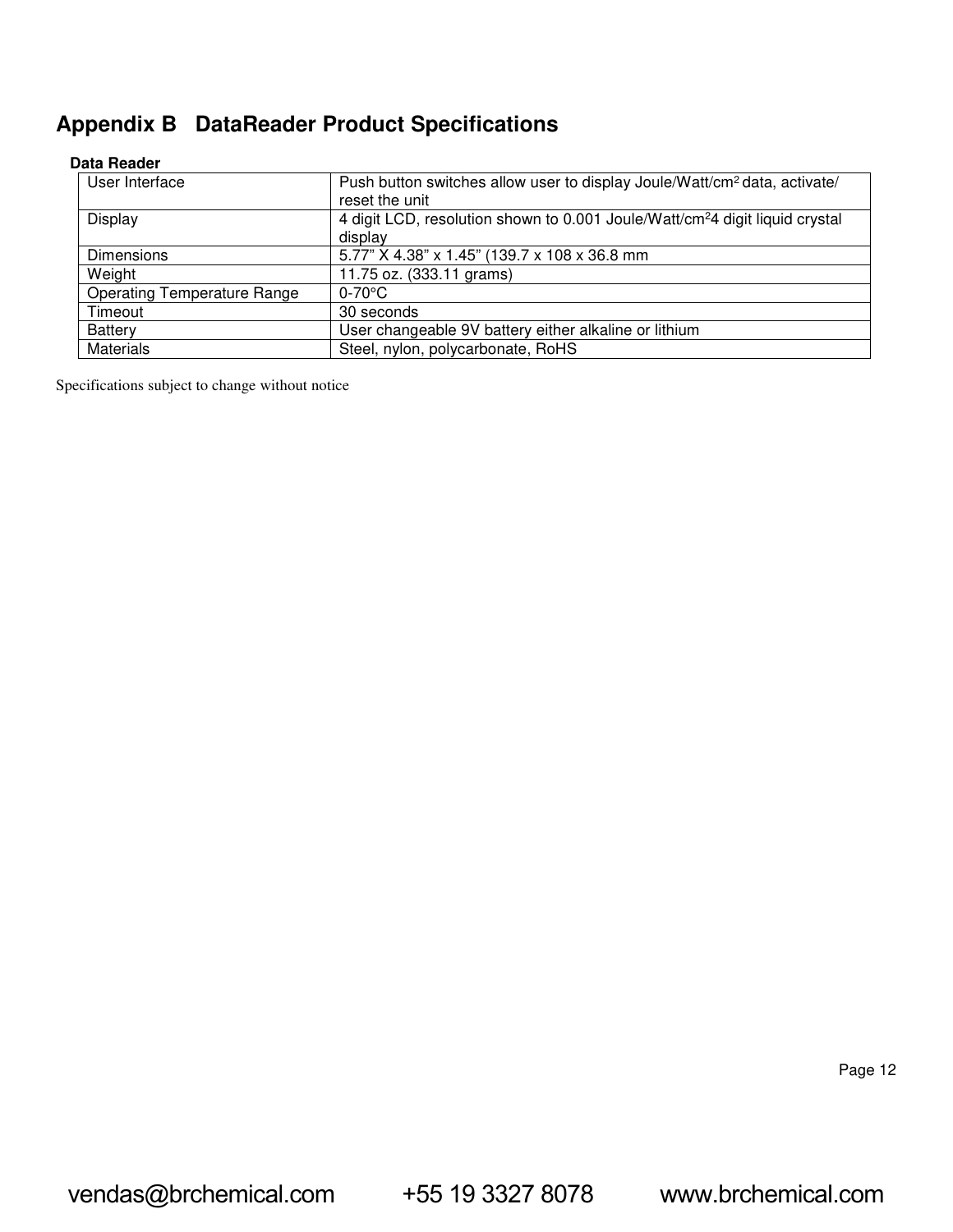# **Appendix C Regulatory Statement**

The MicroCure and DataReader were tested in accordance with EMC Directives of the European Economic Community: 2004/108/EC Amending Directives: 92/31/EEC, 93/68/EEC, 91/263/EEC. The generic product standard was EN 61326-1: 2005 and the specific tests performed were Emissions (EN 55011: 2007), Radiated Immunity (EN 61000-4-3: 2006 +A1: 2008) and Electrostatic Discharge (EN 61000-4-2: 2009)

The MicroCure and MicroCure DataReader are manufactured in the USA.

MicroCure units are RoHS compliant and should be recycled.

Units may be sent to EIT for proper disposal, if needed at no charge.

Please return to:

Electronic Instrumentation and Technology (EIT) LLC Attention: EIT Instrument Markets 309 Kelly's Ford Plaza SE Leesburg VA 20175 USA

Page 13

CE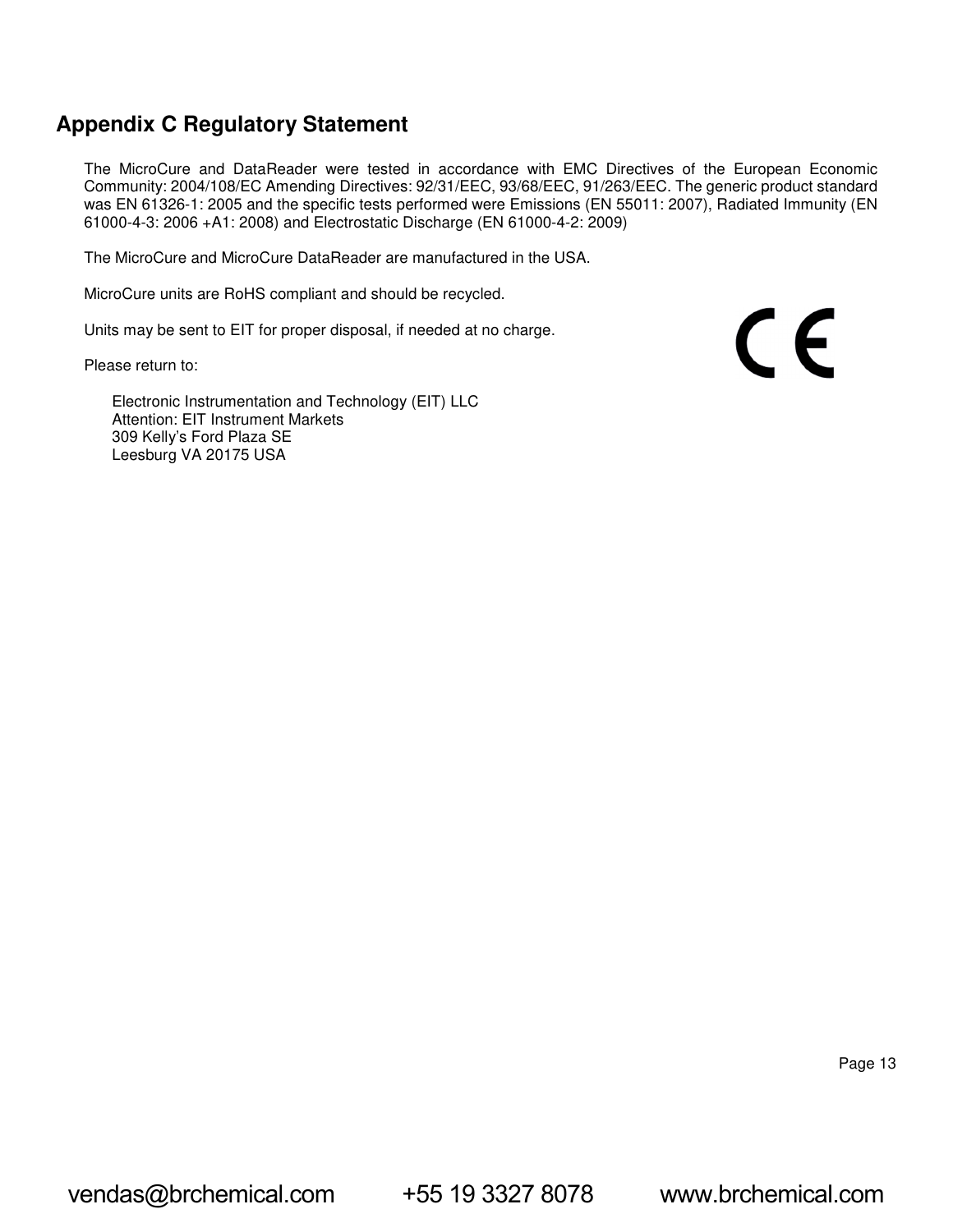# **Appendix D Technical Support, MicroCure Disposal and Warranty**

## **Technical Support**

Technical support is available through EIT or one of our authorized representatives or distributors

EIT may be reached via email (uv@eit.com) or phone (703-478-0700)

A list of representatives and distributors can be found on our web site: https://www.eit.com/products/representativesand-distributors

#### **MicroCure Disposal**

MicroCure units are RoHS compliant and should be properly recycled. Units may be returned to EIT for proper disposal. There is no charge for this service if the MicroCure units are sent prepaid to EIT. Please return units to:

Electronic Instrumentation and Technology (EIT) LLC Attention: EIT Instrument Markets 309 Kelly's Ford Plaza SE Leesburg, VA 20175 USA

## **Warranty**

The MicroCure® radiometer is given a one-time calibration before it is shipped from EIT. The MicroCure is designed for 200 readings **or** one year, whichever comes first. Once the MicroCure reaches the first one of either of these two conditions, the EIT warranty is void on the MicroCure and the unit must be replaced. Please refer to the Handling and Safety Precautions stated earlier in this manual.

EIT warrants that all goods described in this manual shall be free from defects in material and workmanship. Such defects must become apparent within six months after delivery of the goods to the buyer.

Any suspected warranty claim for MicroCure must be reported prior to the maximum reading limit of 200 readings.

EIT's liability under this warranty is limited to replacing or repairing the defective goods at our option. EIT shall provide all materials and labor required to adjust, repair, and/or replace the defective goods at no cost to the buyer only if the defective goods are returned, freight prepaid, to EIT Instrument Markets during the warranty period.

EIT shall be relieved of all obligations and liability under this warranty if:

1. The user operates the device with any accessory, equipment, or part not specifically approved, manufactured, or specified by EIT, unless the buyer furnishes reasonable evidence that such installations were not a cause of the defect. This provision shall not apply to any accessory, equipment, or part that does not affect the proper operation of the device.

2. Upon inspection, the goods show evidence of becoming defective or inoperable due to abuse, mishandling, misuse, accident, alteration, negligence, improper installation, lack of routine maintenance, or other causes beyond our control.

3. The goods have been repaired, altered, or modified by anyone other than EIT authorized personnel. MicroCure radiometers are only sold and serviced at EIT and not through any of our authorized service centers.

4. The buyer does not return the defective goods, freight prepaid, to EIT within the applicable warranty period.

There are no warranties that extend beyond the description on the face hereof. This warranty is in lieu of-and is exclusive of-any and all other expressed, implied, or statutory warranties or representations. This exclusion includes merchantability and fitness, as well as any and all other obligations or liabilities of EIT.

EIT shall not be responsible for consequential damages resulting from malfunctions of the goods described in this manual.